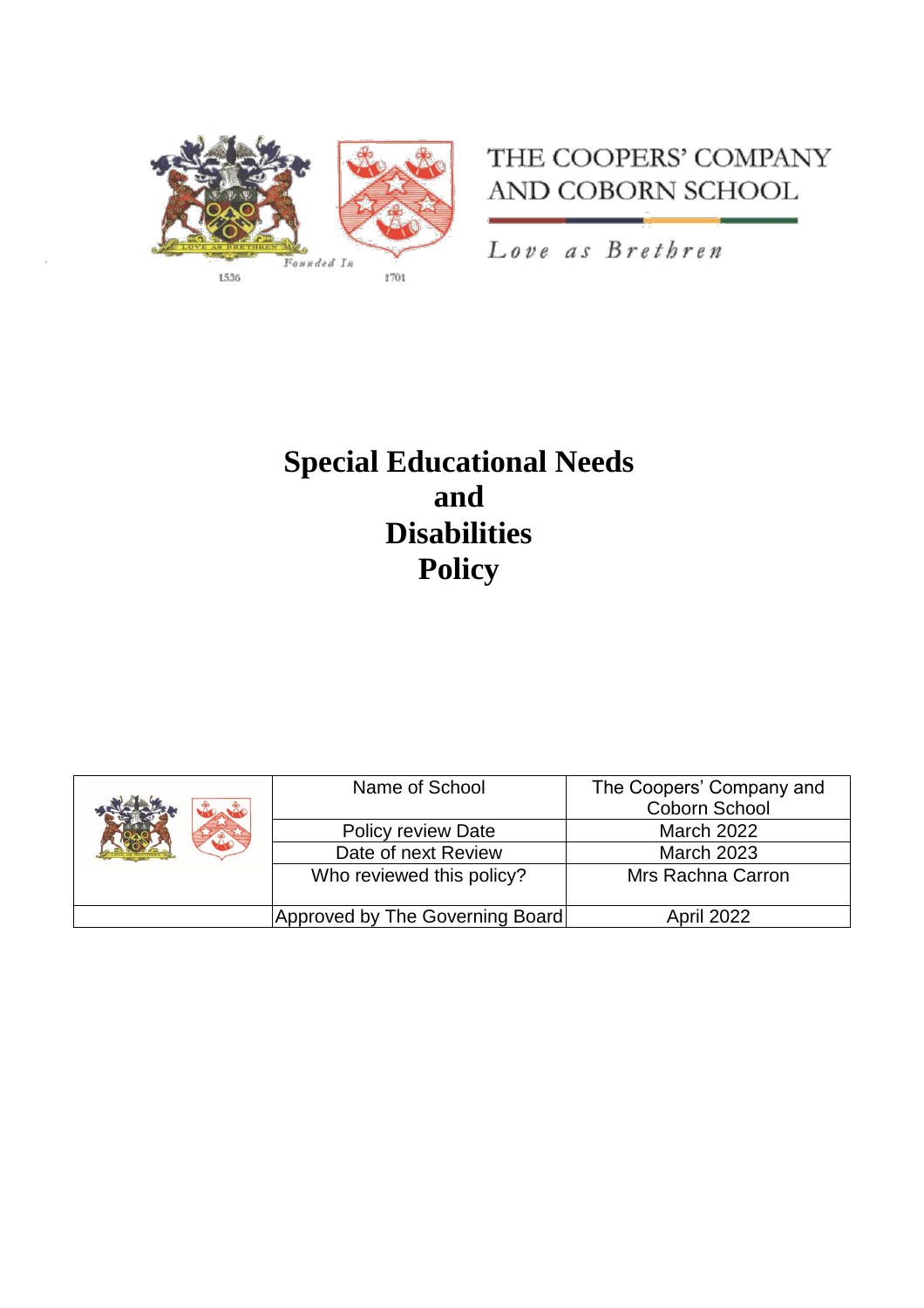## **POLICY ON IDENTIFYING AND PROVIDING FOR PUPILS WITH SPECIAL EDUCATIONAL NEEDS AND DISABILITIES**

## **GUIDING PRINCIPLES**

All our pupils have the right to an education which is appropriate to them as individuals. As far as possible therefore it is our aim to minimise the difficulties that pupils will experience. We aim to achieve this by adopting three principles that are essential to developing a more inclusive curriculum.

#### **Three principles for inclusion**

*Setting suitable learning challenges* - We aim to give every pupil the opportunity to experience success in learning and to achieve as high a standard as possible

*Responding to pupils' diverse learning needs* - We take into account the different backgrounds, experiences, interests and strengths which influence the way in which pupils learn when we plan our approaches to teaching and learning

*Overcoming potential barriers to learning and assessment for individuals and groups of pupils* - We recognise that a minority of pupils will have particular learning and assessment requirements that will create barriers to learning if we do not address them through special arrangements.

In making provision for pupils with special educational needs and disabilities our policy objectives are:

to ensure that our duties, as set out in the Equality Act 2010, are fully met to enable pupils with special educational needs and disabilities to join in the normal activities of the school along with pupils who do not have special educational needs;

to ensure the school has an Accessibility Plan in line with statutory guidelines.

to ensure that all pupils gain access to a broad and balanced curriculum and have an equal opportunity to receive an education that is appropriate to their needs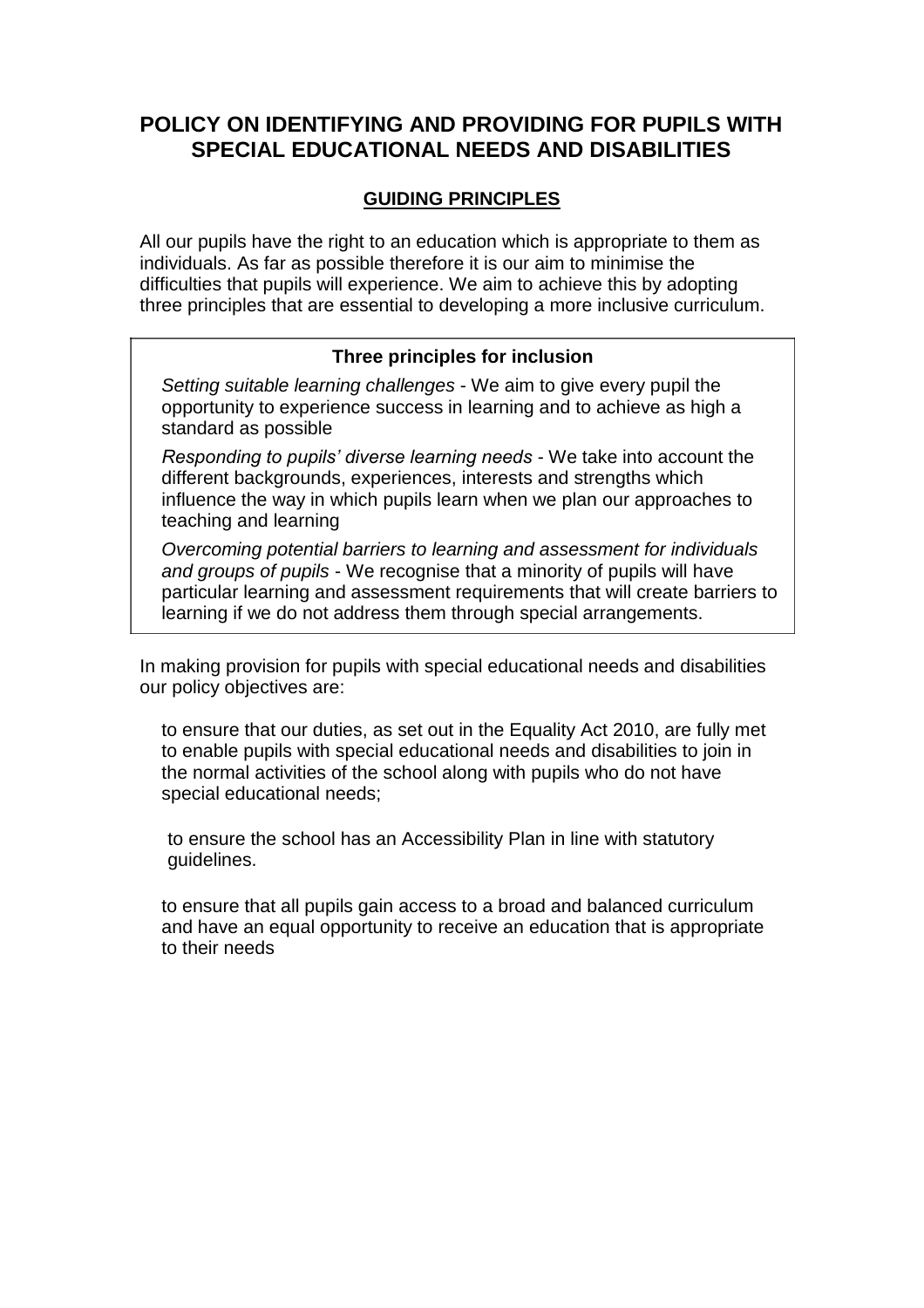to identify the needs of pupils with disabilities and/or special educational needs (SEN ) as early as possible;

to use our resources as efficiently and equitably as possible when assessing and meeting the special educational needs of our pupils;

to provide a graduated approach in order to match educational provision to pupils' needs;

to develop a partnership with parents/carers in order that their knowledge, views and experience can assist us in assessing and providing for their children;

to take into account the ascertainable wishes of the children and young people concerned and, involve them in decision making in order to provide more effectively for them;

to make reasonable adjustments to enable children and young people with disabilities to access the whole school curriculum including school trips and out of school hours activities and learning;

to ensure effective collaboration with Local Authority (LA) services, health services and social care in order to ensure effective action on behalf of pupils with special educational needs and disabilities;

to ensure that all staff are aware of their responsibilities towards children and young people with special educational needs and are able to exercise them;

to carry out the above promptly and with sensitivity in order to avoid embarrassment or further disadvantage to the children and young people we are seeking to help.

#### **ROLES AND RESPONSIBILITIES**

In attempting to achieve the above objectives, the Governors, the Head Teacher and the staff will take all reasonable steps within the limit of the resources available to fulfill the requirements outlined in this policy document.

**Governors will** fulfill their statutory duties towards pupils with special educational needs as prescribed in sections 66 to 69 of the Children and Families Act 2014. In order to do this they will develop and monitor the school's SEN policy and Accessibility Plan and ensure provision is an integral part of the school development plan. All governors, with the SEN governor or committee of governors taking the lead, will be knowledgeable about the school's SEN provision, including how funding, equipment and personnel are deployed. The governors will monitor the quality of SEN provision and ensure all staff are appropriately trained and qualified.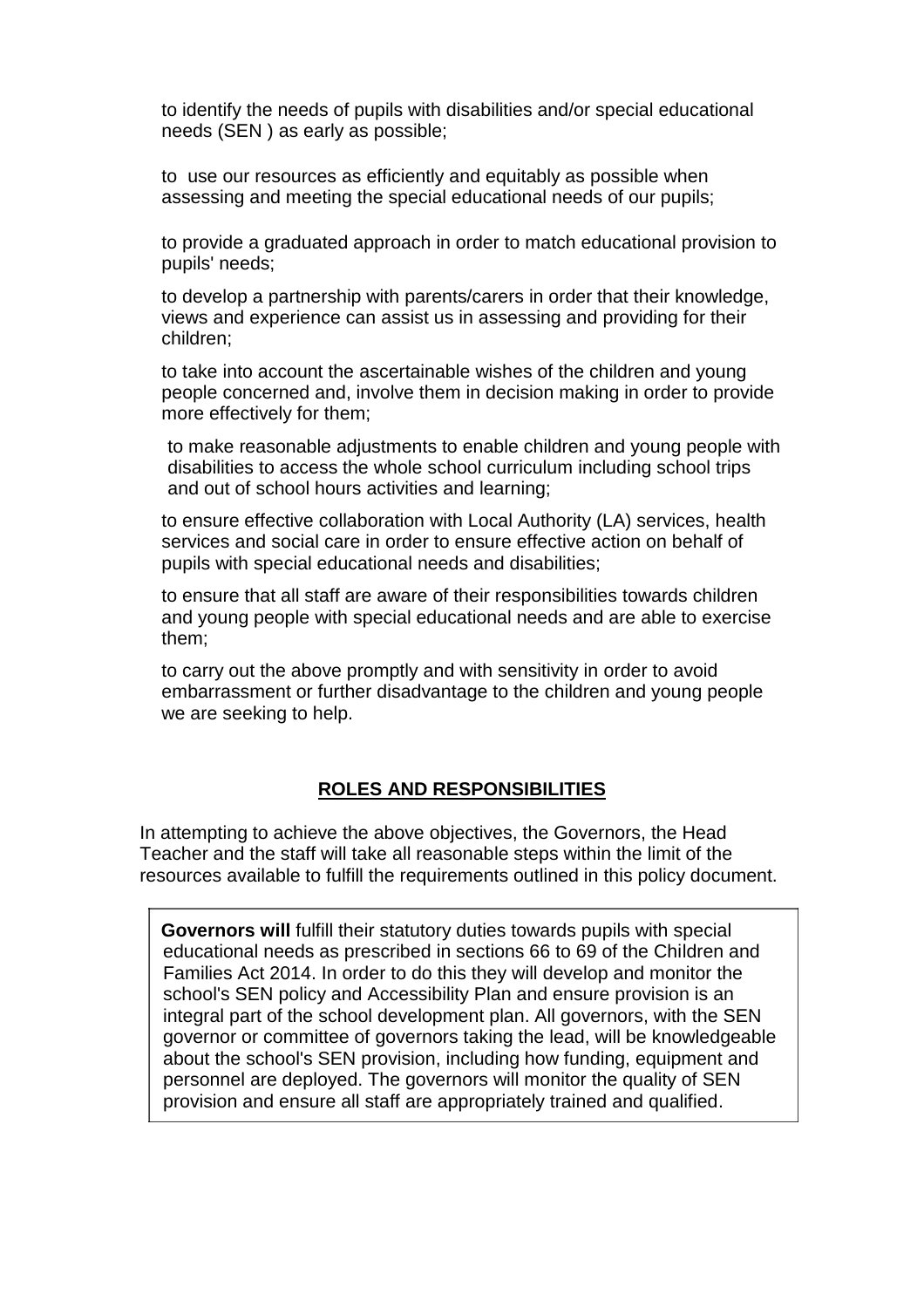**The Head Teacher** has overall responsibility for the day to day management of SEN provision and the Accessibility Plan. S/he will work closely with the school's SEN coordinator (SENCo) and will keep the governing board fully informed about the working of this policy, taking account of the requirements listed by OFSTED in the Handbook for the Inspection of Schools. S/he will encourage all members of staff to participate in training to help them to meet the objectives of this policy including that the SENCo achieves the statutory requirements for the performance of his/her duties.

## **The Special Educational Needs Co-coordinator (SENCo)**

## NAME: Mrs R Carron

The SENCO has to be a qualified teacher and meet the statutory standards for practice including those necessary to ensure full accreditation. The SENCo will be responsible for: the day to day operation of this policy; coordinating provision for pupils with SEN by working closely with staff, parents/carers and other agencies; providing professional guidance to colleagues with the aim of securing high quality teaching; monitoring the quality of teaching and standards of pupils' achievement, and by setting targets for improvement; collaborating with curriculum coordinators to ensure learning for all children is given equal priority; ensuring that proper records are kept; contributing to the in-service training of staff; using available resources to maximum effect.

**Note- The SENCo will often have additional roles such as managing staff who work specifically with pupils who have special needs; it may be appropriate at this point to state responsibilities briefly and to append a fuller job description. Consideration also needs to be given to section 6.91 of the Code of Practice regarding time and admin support requirements of the role.**

**Assistant Special Educational Needs Co-ordinator (SENCo)**

NAME: Mrs V Bradley

**All staff should** be fully aware of the contents of this policy and, in particular, of the procedures described below. Appropriate in-service training will be made available.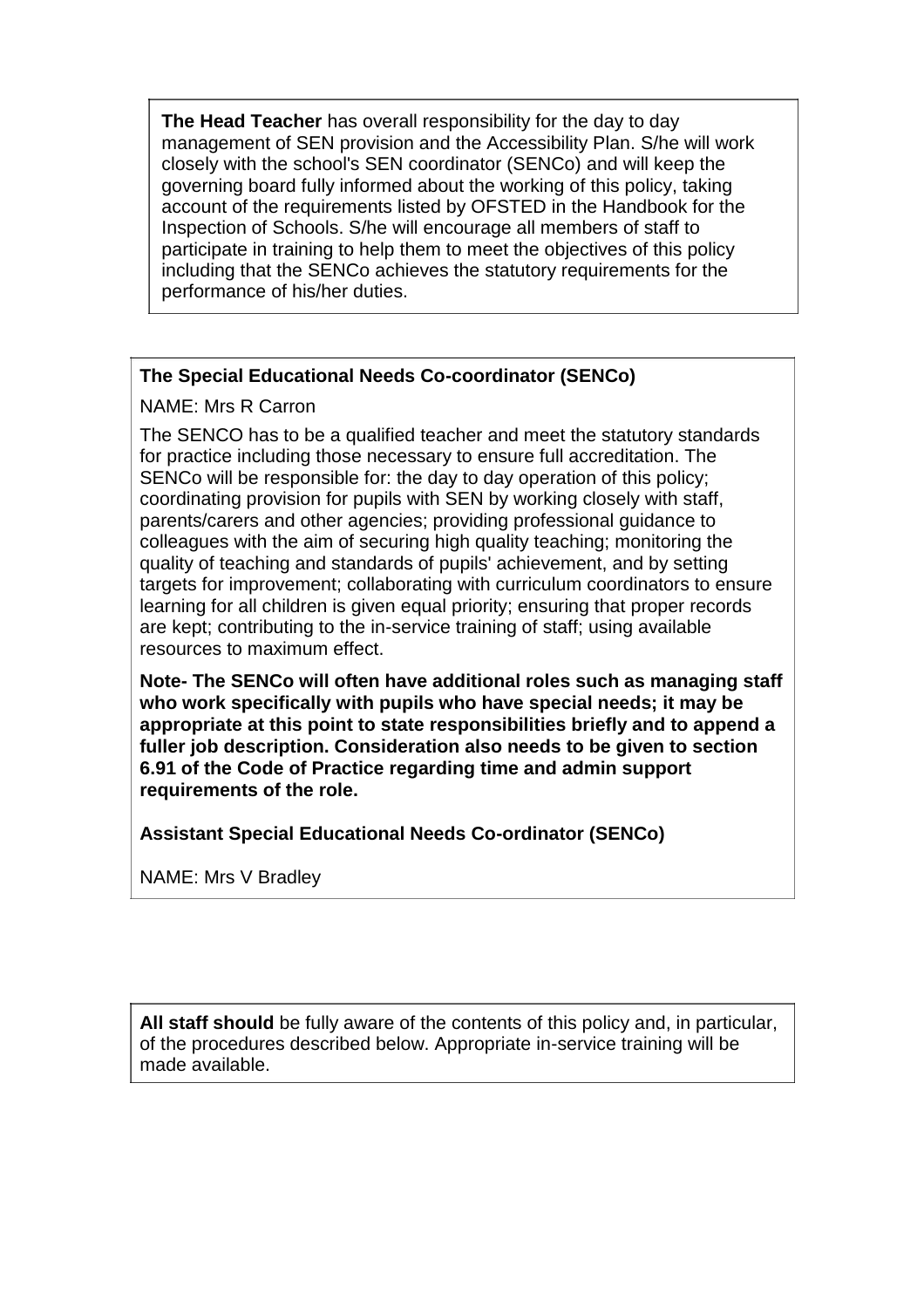## **The Responsible Person(s)** NAME: Mrs V Bradley, Mrs R Carron

The school has informed the LA that, when the LA conclude that a pupil at the school requires an Education, Health and Care Plan, they should inform Mrs V Bradley & Mrs R Carron who will ensure that whoever teaches the pupil knows about his/her special educational needs or disabilities.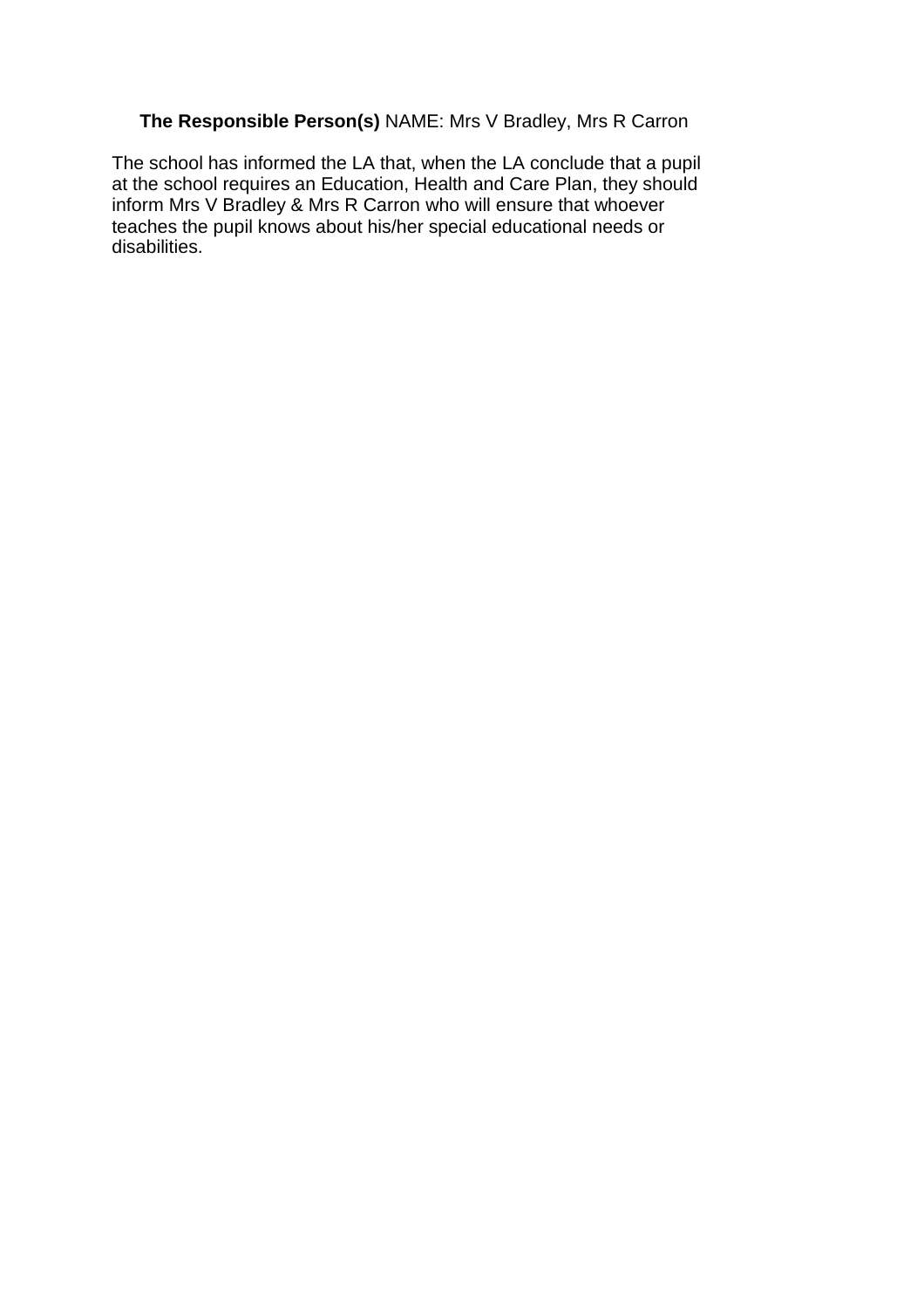**The Designated SEND Governor** NAME: Mr Mike Lane

Mr Lane can be contacted via The Clerk to the Governors, Mrs Liz Evans, [lev@cooperscoborn.co.uk, 0](mailto:lev@cooperscoborn.co.uk)1708 251847.

## **ADMISSIONS**

The school aims to meet the needs of any pupil whom the parent wishes to register at the school as long as a place is available and the admission criteria are fulfilled. This includes pupils with disabilities who we anticipate might attend. The currently agreed admissions policy of the Governors makes no distinction with regard to pupils who have SEN. No pupil can be refused admission solely on the grounds that s/he has SEN except where the pupil is the subject of an Education, Health and Care Plan under the Children and Families Act 2014 and the Local Authority has indicated that the provision required is incompatible with that available at our school.

Where a pupil due for admission is known to have special educational needs the SENCo will gather appropriate information from any school the pupil has been attending and from other agencies known to have been involved. The donating school is responsible for providing this information.

## **SPECIAL FACILITIES**

**The school's Accessibility Plan should have reference to access for disabled pupils, e.g. Whether there are special ramps, toilet facilities, signage etc.**

**The Action Plan will show how the school will improve access to the whole school's curriculum and physical environment. This includes the consideration of "auxiliary" aids which may enable pupils with a disability to access the curriculum. The Accessibility Plan will show**  *how* **the school will improve the delivery of information to pupils (not parents/careers).**

**If your school is not accessible to pupils in wheelchairs it would be desirable to express this in terms of there being a need to develop the necessary facilities with the LA before accommodating pupils in wheelchairs. You might wish to refer to any special resource room, IT or other equipment in this section.**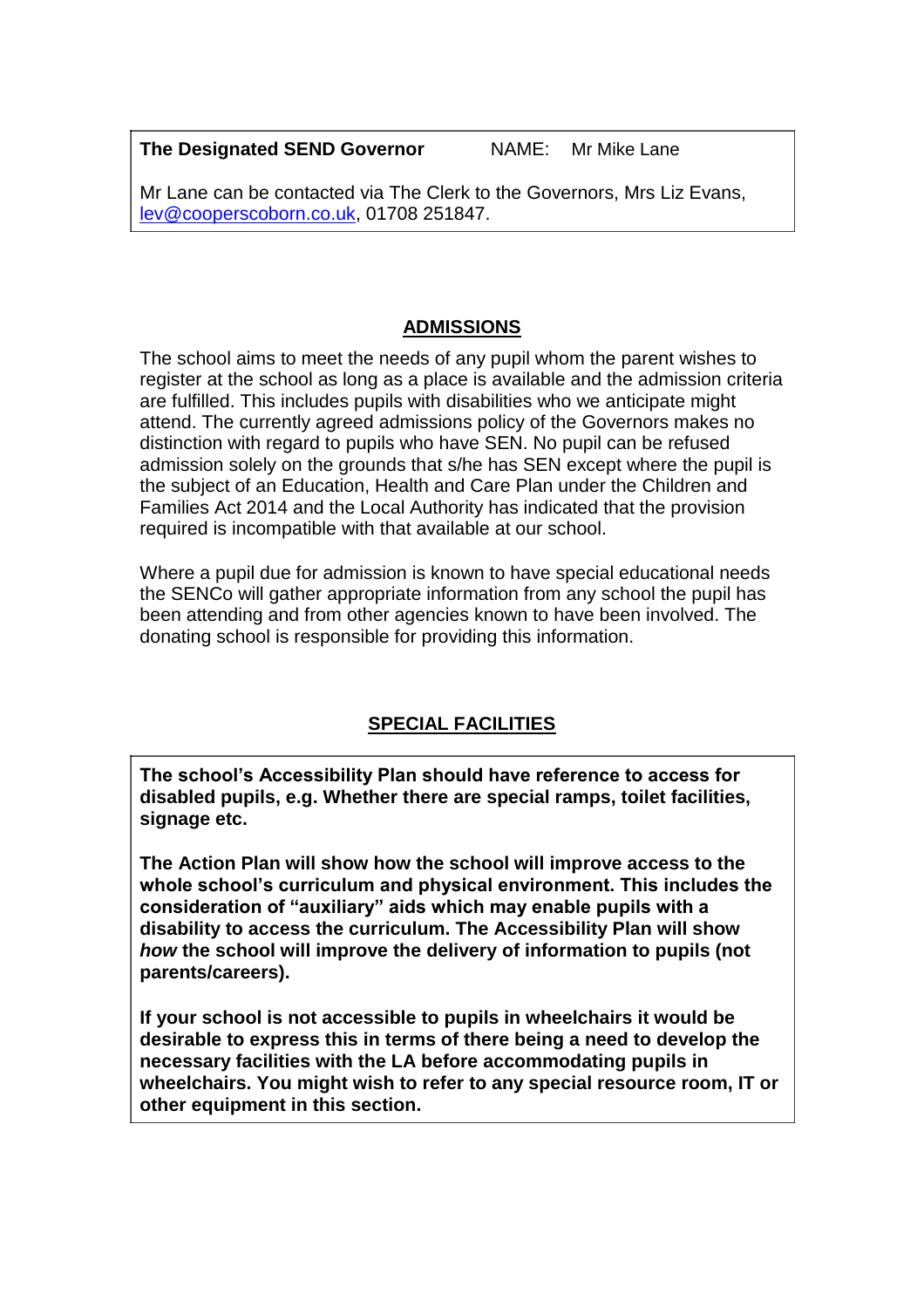## **RESOURCES**

When the governing board approves the school's budget, consideration will be given to the resources allocated to meeting special educational needs. The annual report to parents will include this information. The Head Teacher will manage the allocated funds and will ensure that the best use is made of these resources through provision mapping. It is now a mandatory requirement that schools fund up to the first £6,000 of any SEN support required by a young person.

## **STAGES OF INTERVENTION AND PROVISION**

**Note: It is envisaged that head teachers will wish to involve staff in discussion about the arrangements suitable for their school before governors agree the detail of their graduated response to the Code of Practice.**

Access to the school's broad and balanced curriculum is achieved for pupils by differentiation of work by teachers through Quality First Wave One teaching. Pupils falling just below national expectations will usually benefit from Wave Two catch-up programmes. When a pupil is consistently and significantly falling behind normal expectations, Wave Three interventions will be implemented (SEN Support).

## **SEN Support**

#### **This follows an ASSESS, PLAN, DO, REVIEW model of graduated intervention.**

- 1. An important feature of SEN Support is the collection of all known information about the pupil and that those in regular daily contact with the pupil should attempt to deal with the concerns raised. When a teacher, member of the pastoral team or SENCo identifies a pupil with special educational needs they will provide interventions ADDITIONAL TO or DIFFERENT FROM those provided as part of the school's usual differentiated curriculum offer. Consideration will be given when setting homework that it is also differentiated according to the pupil's speed of working.
- 2. The triggers for intervention will be concerns about the individual pupil who, despite receiving differentiated learning opportunities;

makes little or no progress

shows signs of difficulty in developing literacy and numeracy skills that result in significantly poor attainment in line with Borough Guidance

persistent emotional difficulties which continue despite management techniques generally used in the school

has significant sensory or physical problems that impact on their ability to learn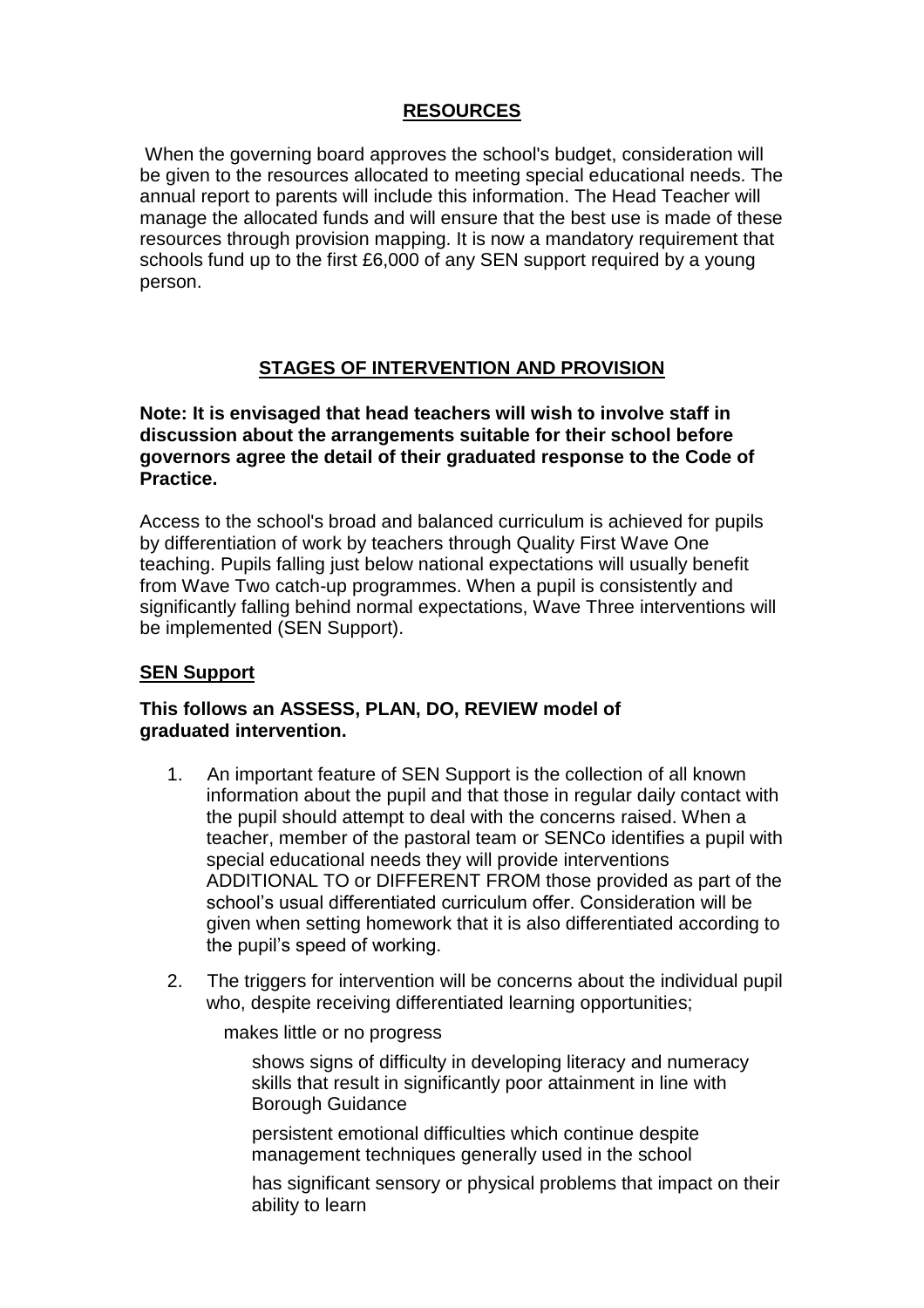has communication and/or relationship difficulties which continue despite differentiated approaches to the curriculum.

- 3. The parents/carers of the pupil will be informed as soon as concerns emerge and will be consulted with by appropriate staff, and the views of the pupil sought. (Note: this may be a year head, form tutor etc.)
- 4. All information about the pupil from within the school, together with any additional information from the parents will be considered.
- 5. The SENCo will undertake further assessment of the pupil as appropriate and may use outside specialists to enhance the provision being made.
- 6. The SENCo will facilitate the collection of all available information about the pupil. Information will be collected from;

within the school, using pastoral systems and identified link staff working in departments and faculties

progress tracking information

parents/carers and the pupil.

- 7. The class or subject teacher, working the SENCo should agree in consultation with the parents/carers and the pupil the adjustments, interventions and support to be put in place and the targets to be achieved. This should be recorded in an Individual Plan.
- 8. The pupil's subject and pastoral teachers will be responsible for working with the pupil on a daily basis and for planning and delivering the Individual Plan (IP).
- 9. All staff will be involved in providing further help to pupils. (Note: For this reason the arrangements for recording IPs should be planned and agreed with all staff and endorsed by senior management.)
- 10. The IP will be reviewed on a termly basis.
- 11. The pupil and parents will take part in the review process and will be involved in setting further targets. Subsequent IPs will reflect strategies to meet their needs and show a graduated response to those needs.
- 12. A request for additional advice from external services may be made at this stage. It is anticipated the decision to seek further advice will be taken by the SENCo in consultation with teaching staff, parents and pupil.
- 13. Specialist assessment arrangements may need to be made and the Child & Community Psychology Service involved at this time.
- 14. Progress may be such that the pupil is no longer giving cause for concern and can revert to being subject to the usual differentiated curriculum available to all pupils.
- 15. If the pupil or young person: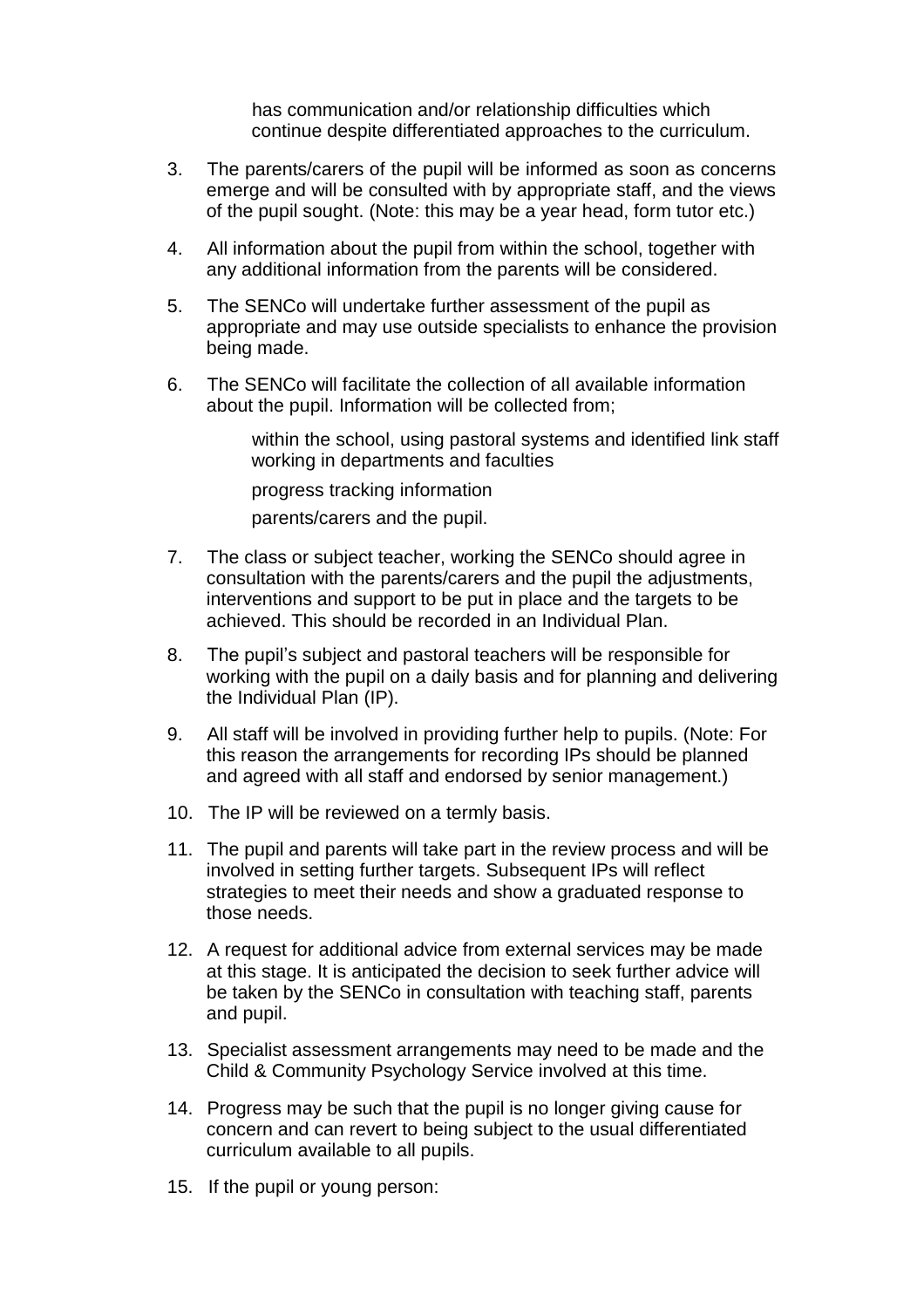continues to make little or no progress in specific areas over a long period of time

continues working at National Curriculum levels substantially below that expected of pupils of a similar age

continues to have difficulty in developing literacy and numeracy skills

has emotional difficulties, which substantially and regularly interfere with their learning or that of the class, despite having an individualised management programme

has sensory and/or physical needs, and requires additional specialist equipment, and/or regular advisory visits from an outside agency

has ongoing communication or relationship difficulties which impedes social development and acts as a barrier to learning

is receiving at least £6,000 of support and any pupil premium to which they are entitled

then a statutory assessment may be sought from the Local Authority

#### **School Request for a Statutory Assessment**

The SENCo will again take a leading role and will provide information including:

> the school's action through Assess, Plan, Do, Review cycles individual progress plans for the pupil

- records of regular reviews for at least a twelve month period an individual provision map
- the pupil's health, including a medical history where relevant tracking of progress in National Curriculum levels

attainments in literacy and numeracy

educational assessments from an advisory specialist support teacher or educational psychologist

views of the parent and child

involvement of other professionals

involvement of the social services or education welfare services pupil attendance details

recent hearing and vision checks

Where there is agreement to proceed, the LA will take the lead in assessing and determining the provision that must be made to meet the pupil's special educational needs. The school's role here is to continue to support the pupil and this remains the case if the LA decides not to draw up an Education, Health and Care Plan following an assessment.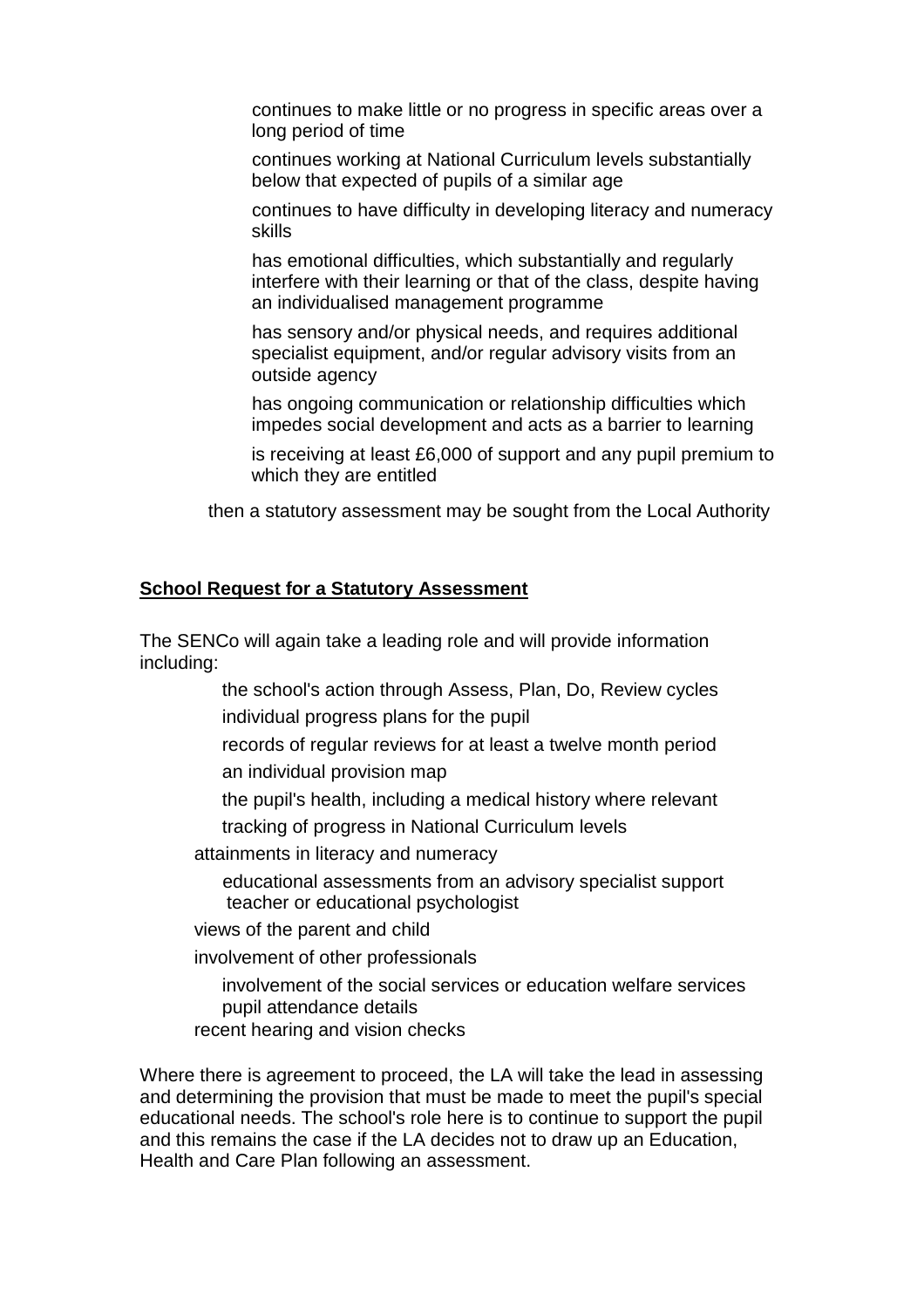## **Education, Health and Care Plan**

If the LA does draw up an Education, Health and Care Plan then the school's role is as follows.

- 1. The Head Teacher/SENCo will implement the recommendations
- 2. Short-term targets will be set and reviewed at least three times a year. The strategies to meet those targets will record only that which is ADDITIONAL TO or DIFFERENT FROM the differentiated curriculum.
- 3. Progress will be formally reviewed by holding an annual review meeting.
- 4. The Head Teacher/SENCo will seek;

written advice from parents and professionals ascertain the views of the pupil convene the review meeting prepare a review report for the LA

- 5. Those to be invited at least two weeks before the meeting are;
	- the pupil's parent/carer

relevant teacher/s and TA/s

representative of the LA

the pupil

where appropriate representatives of health and social services, other professionals closely involved and, in the year of transfer to further education, SENCo or representatives from colleges/sixth form colleges etc.

6. The review report will be copied to parents, LA and other relevant professionals no later than 10 days after the meeting or at the end of term, whichever is the earliest.

## **The Annual Review in Years Five and Six**

The annual review in Year Five should be held no later than the end of the Spring Term. The review should suggest amendments to the pupil's Education, Health and Care Plan (EHCP) if required. The Plan once amended will be used to inform the consultation for secondary schools in the following Autumn Term. The secondary school placement for all youngsters with EHCPs will be decided by February  $15<sup>th</sup>$ . Following this planning for transfer to secondary school will be undertaken. Part of this process will be arranging the Year Six annual review in the Spring Term or as early as possible thereafter, to which the SENCo or their representative from the receiving secondary review will be invited. This must be a person centred review and a one page profile written to go with the pupil to secondary school.

#### **The Annual Review in Year Nine**

The annual review of the Education, Health and Care Plan in Y9, and subsequent years, will consider all the same issues as at other reviews but will specifically focus on preparing for adulthood, including employment,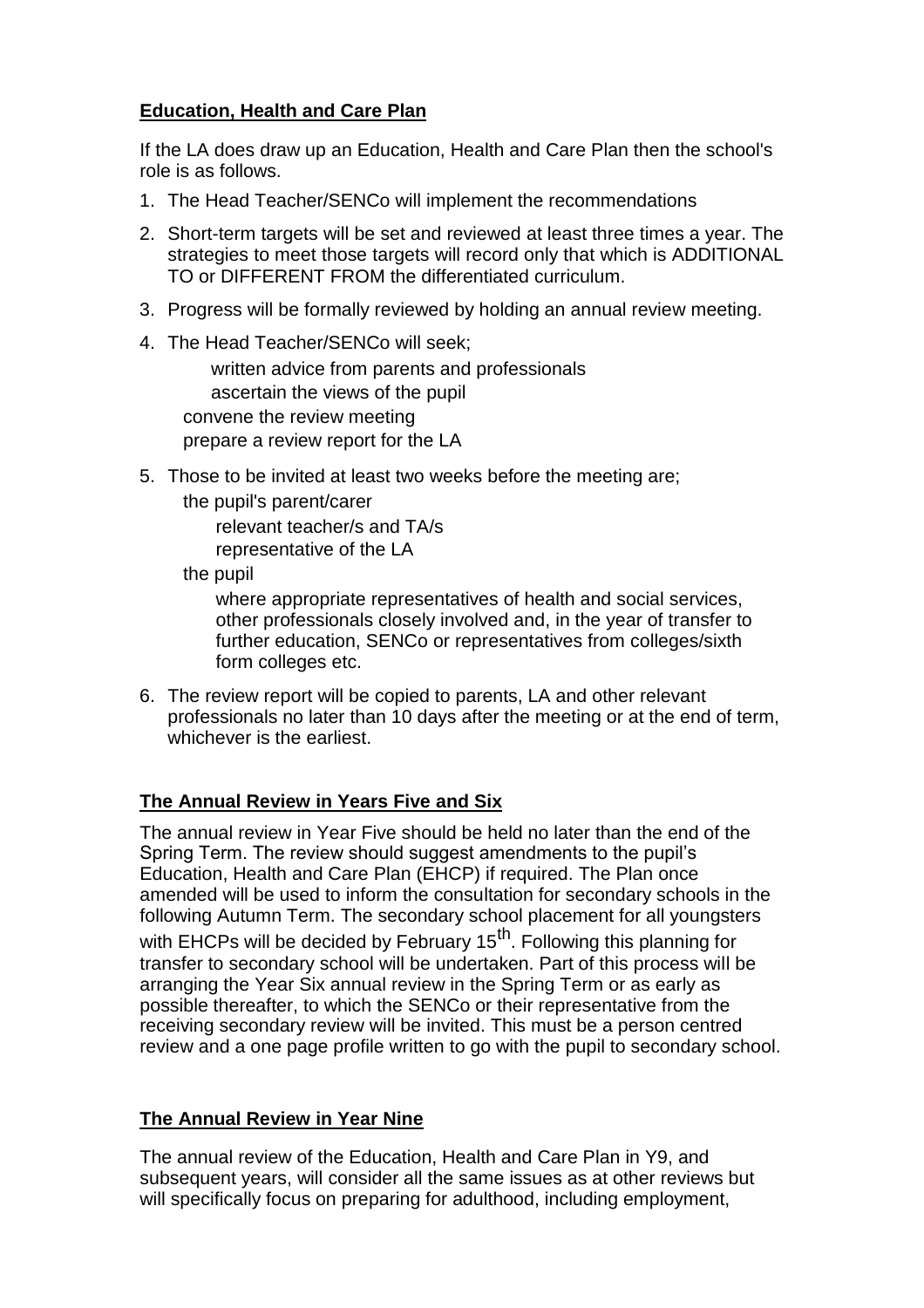independent living and participation in society. This must be built into the Plan.

The Independent Participation Advisor supports all young people aged 13-19 with special educational needs, including those without Education, Health and Care Plans. The school will consult with the Independent Participation Advisor, as appropriate, to ensure that any pupil with special educational needs receives support with regards to their further education. The pupil and parents will be fully involved in this process.

#### **The Final Review in School**

The final annual review carried out preferably in the Autumn Term in the school will identify the young person's likely destination on leaving school and liaison preferably through a person centered review will take place with the receiving Further Education Provision.

#### **INCLUSION**

We are fully committed to the principle of inclusion and the good practice, which makes it possible. Our policy, as set out in this document, will enable pupils with SEN to be an integral part of our school community. Regardless of the stage pupils have reached all pupils will be given full access to the full range of activities the school has to offer. This will be achieved by careful consideration of the needs of each pupil and by either modifying activities or by providing support that will help the pupil to participate in them. Pupils will only be withdrawn when:

- 1. They will benefit from some intensive individual work on a cross curricular skill
- 2. It is clearly inappropriate, or medical advice indicates that it is unsafe for the pupil to participate and some alternative has been arranged.

#### **INVOLVING PUPILS AND PARENTS/CARERS**

The views of parents will be sought at all stages of assessment and provision. The views of the pupil will be ascertained and the pupil will be directly involved in the process. All communication involving decisions about a pupil will be recorded and dated. Letters to parents regarding decisions about their child will have a section to be signed and returned.

Staff will try to get to know the parents of pupils with SEN and will encourage them to work with the school in helping their child. Parents and teachers can, by working together, build up a more complete picture of a pupil and his/her needs. We intend that parents will feel able to ask about our provision and express their concerns to us. In return we will seek their help regarding work that they can do with their child at home.

Records will be kept of all who are parents and/or have parental responsibility for each pupil. When this involves adults in more than one household we will deal directly with the parent who has day to day responsibility for the pupil.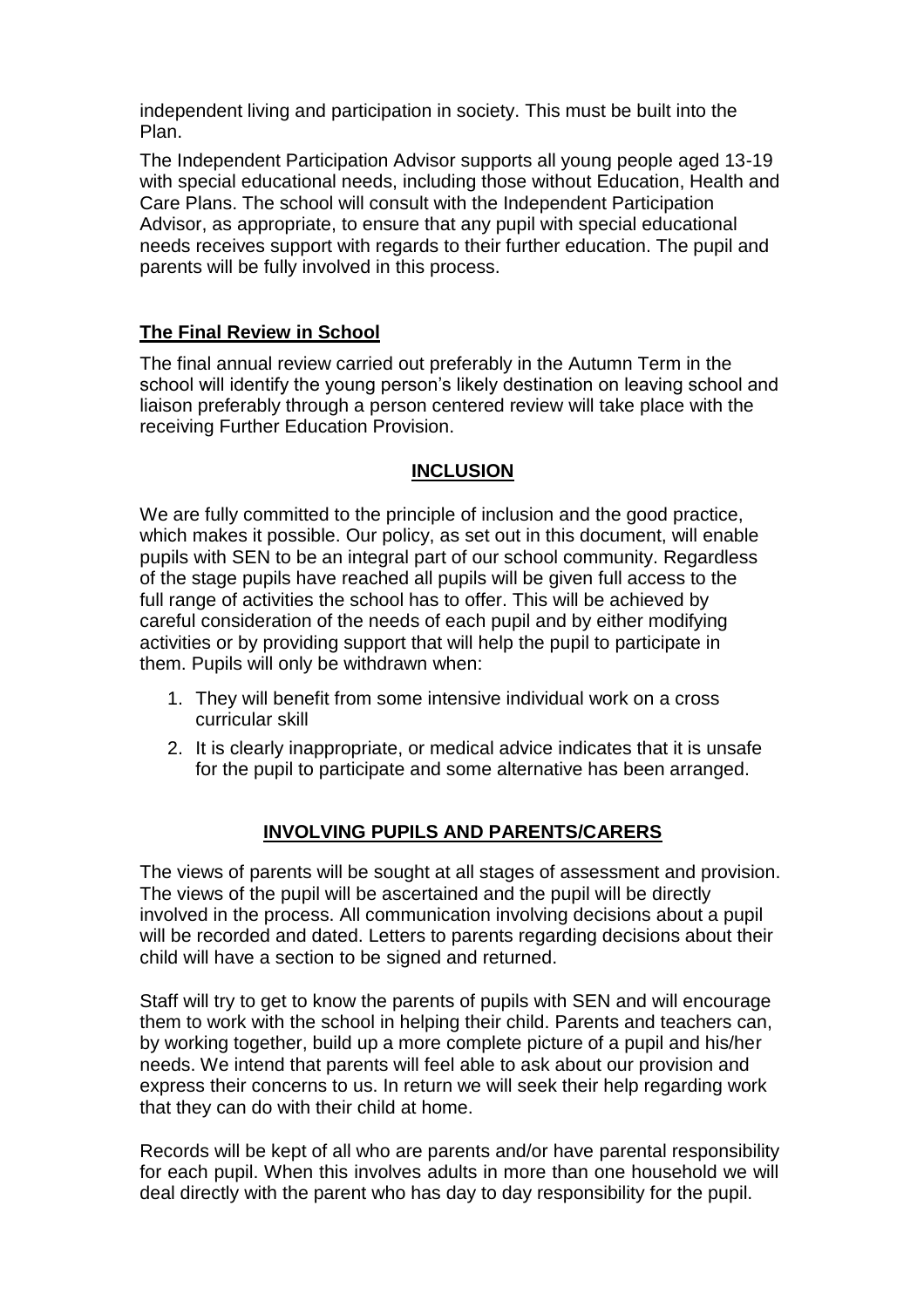We will seek to involve all parents and those who have parental responsibility in decisions about their child or young person, while appreciating sensitivities that may arise.

#### **PARENT PARTNERSHIP SERVICES**

The LA has made arrangements to provide impartial information and advice on SEN matters to the parents/carers of pupils with special educational needs and disabilities. The overall aim of the service is to empower parents to play an active and informed role in their child's education. They provide a range of useful information booklets, which are available in school or directly from the service on their website www.havering.gov.uk/pips. Parents will be informed of the availability of this service, which includes access to an independent parent supporter. In Havering this is done through the Parent Partnership Coordinator. Details of the service and contact information is available from the Parent Partnership Service.

#### **LEAVING SCHOOL**

When a pupil leaves the school, the SENCo will forward relevant information about the pupil's needs to the next placement. Where a pupil is moving to another local school or college this will be achieved, wherever possible, by inviting a representative to the last review meeting that is held under the staged procedures described above. We maintain good links with the colleges, who receive our pupils and with the Independent Participation Advisor. This is particularly so in respect of pupils with SEN or disabilities.

#### **WORKING WITH OUTSIDE AGENCIES**

The Head Teacher, or a person nominated by the Head Teacher which could be the SENCO/INCO, will oversee and liaise with Health Services, Social Care and other relevant professionals working with pupils in the school. Health Care planning will follow the protocol agreed by Health and Education. The Head Teacher, or nominated person, will ensure that staff has relevant training and there are procedures in place to support pupils.

#### **COMPLAINTS**

If you have any complaint about the special educational provision we make for your pupil please speak to the Head Teacher or to a member of the governing board. If you speak to a governor s/he will, in the first instance, refer the matter to the Head Teacher. The Head Teacher will investigate and will contact you within 5 school days. If he has not resolved the matter to your satisfaction it will be referred to the **\*governing board/ special needs committee of the Governors / special needs governor\*** who will consider the complaint at their next meeting and will contact you within 5 school days from the date of that meeting.